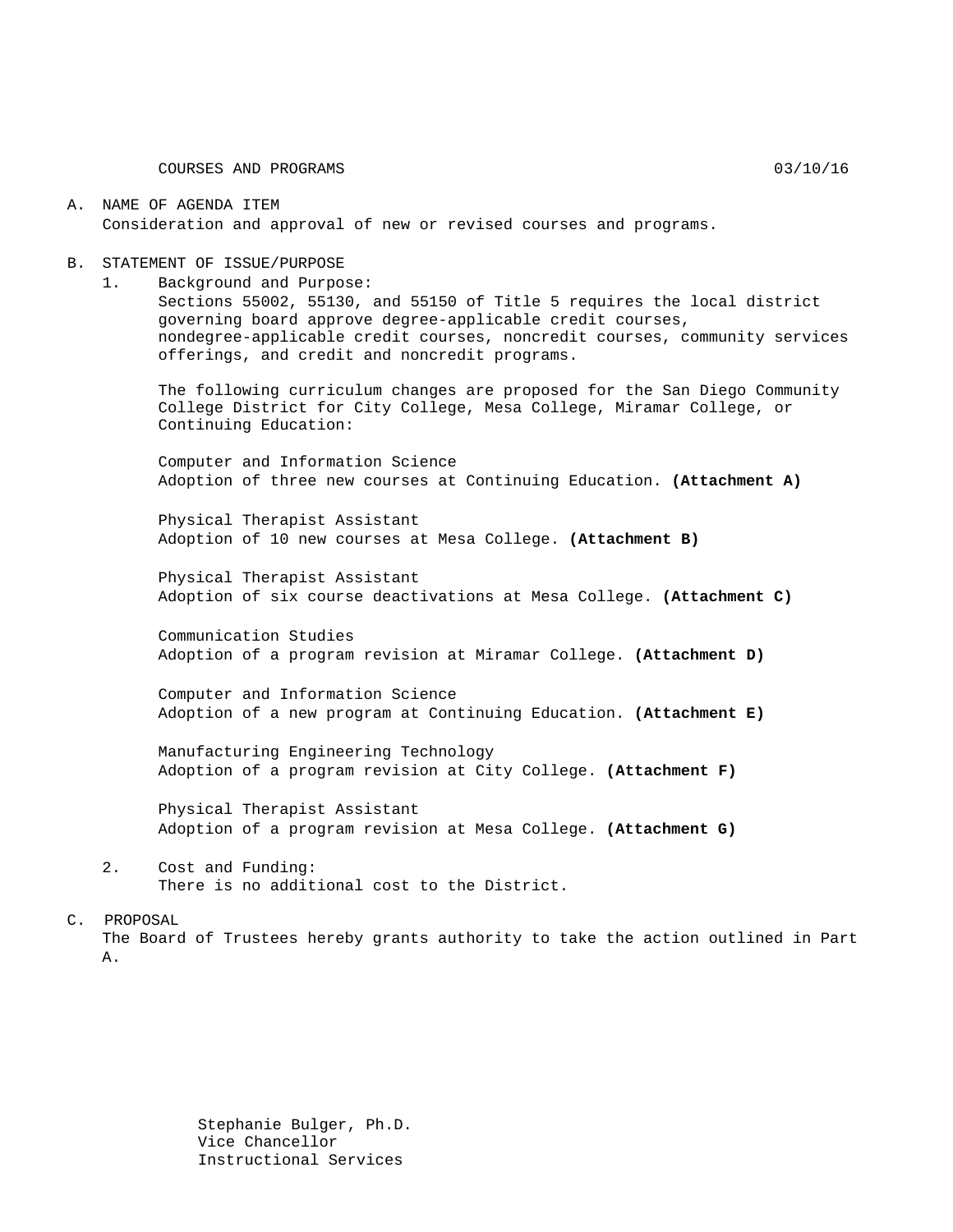Adoption of three new courses at Continuing Education.

Proposed new courses at Continuing Education:

#### **645 Mobile App HTML Development**

Advisory: Microcomputer Basics or equivalent. This course introduces students to the modern web technologies that are used to develop crossplatform mobile web applications. Students will be introduced to mobile application development, open source mobile application frameworks, and the process for determining the appropriate open source solution. Students will learn about the construction of multiple content screens, transitions, user input, and geolocation services. Students will also be introduced to common markup, styling, and programming languages. (FT)

#### **646 Mobile Software Dev Platform**

Advisory: Mobile App HTML Development. This course introduces students to setting up a development environment where cross-platform mobile applications can be created. Students will learn about the Software Development Kits (SDKs) of various mobile operating systems, including Android, iOS, and Windows Mobile. Students will install and configure SDKs, and develop an application that can be tested on emulators or real devices. Students will be introduced to free and open source software and the selection process for determining the appropriate solution. (FT)

#### **647 Mobile App Publication**

Advisory: Mobile Software Dev Platform. This course introduces students to features of cross-platform mobile application development and the publishing process. Students will learn about JavaScript Object Notation (JSON) and NoSQL-style databases. Students will be introduced to various third-party application stores, learn how to create developer accounts, publish applications, and market applications to a global audience. (FT)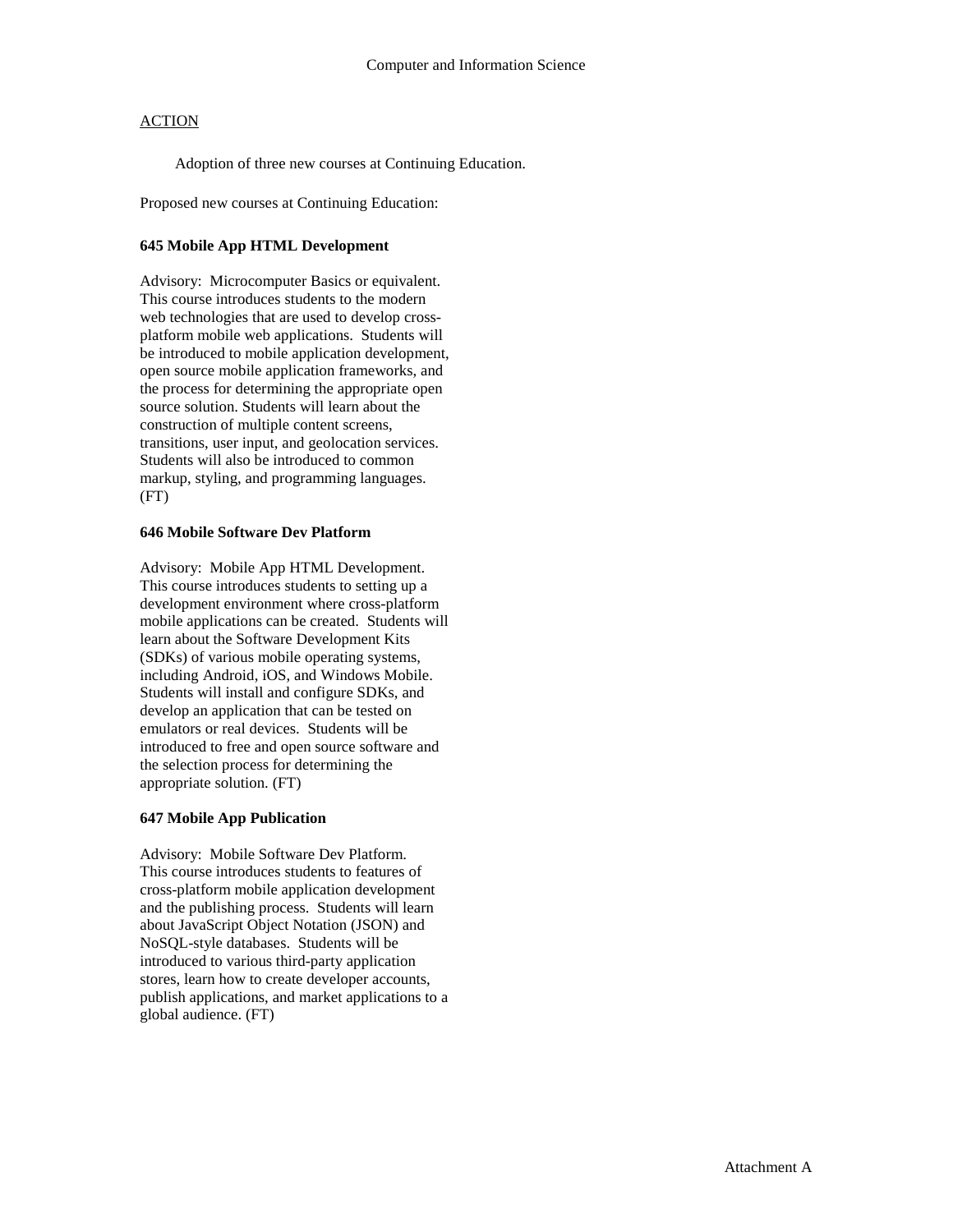Adoption of 10 new courses at Mesa College.

Proposed new courses at Mesa College:

#### **215 Documentation Skills**

**16 - 18 hours lecture, 1 unit Grade Only**

*Advisory:* English 47A or English 48 and English 49, each with a grade of "C" or better, or equivalent or Assessment Skill Levels R5 and W5.

*Limitation on Enrollment:* Special Admission must be admitted to program.

This course provides an introduction to basic abbreviations, medical terminology for physical therapy, and review of patients' medical and treatment documentation. Students will learn the formats used in both paper and electronic medical record documentation. Emphasis will be placed on accurate and timely documentation that is consistent with institutional, legal, and billing requirements. (FT) Associate Degree Credit & transfer to CSU.

#### **220 Growth, Development, and Aging 48 - 54 hours lecture, 3 units Grade Only**

*Advisory:* English 47A or English 48 and English 49, each with a grade of "C" or better, or equivalent or Assessment Skill Levels R5 and W5.

*Limitation on Enrollment:* Special Admission must be admitted to program.

This course will introduce physical therapist assistant (PTA) students to concepts and physical therapy principles applied to the development process from conception through aging. Topics will include normal and abnormal growth and development from conception, through adolescence, and adulthood. Emphasis will be placed on the developmental sequence, testing, and treatment principles in pediatrics, as well as aging changes that affect function in geriatric rehabilitation. Appropriate nutrition and wellness concepts across the lifespan will be considered. (FT) Associate Degree Credit & transfer to CSU.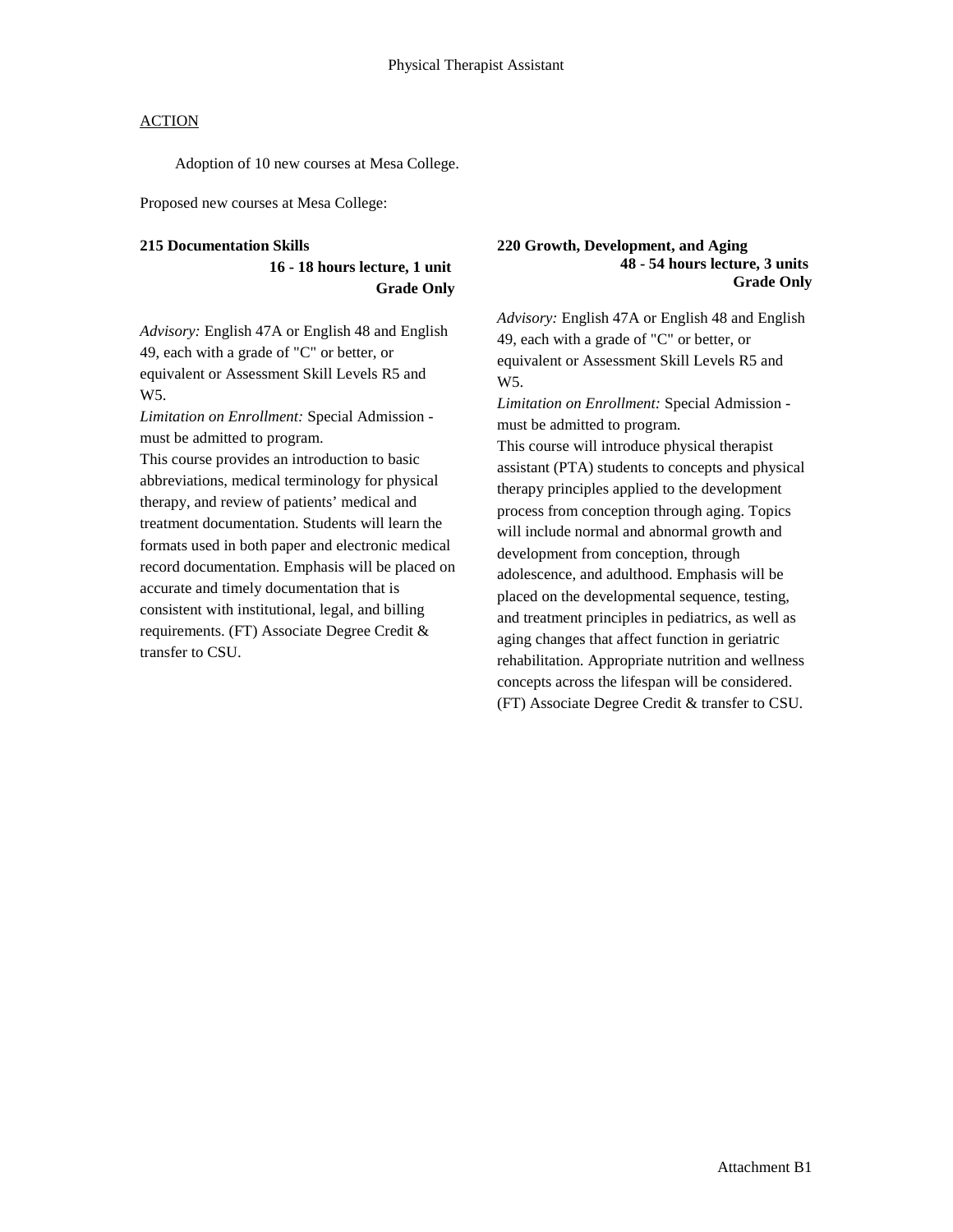# **225 Acute Care Techniques 32 - 36 hours lecture, 2 units Grade Only**

*Corequisite:* Physical Therapist Assistant 225L. *Advisory:* English 47A or English 48 and English 49, each with a grade of "C" or better, or equivalent or Assessment Skill Levels R5 and W5.

*Limitation on Enrollment:* Special Admission must be admitted to program.

This lecture course provides the future Physical Therapist Assistant (PTA) with an exposure to the duties that relate to the PTA scope of practice with an emphasis on the acute and post-acute care settings. These duties include the principles of patient care management, safety within the facility, vital signs, patient positioning, basics of transfer and gait training with assistive devices for general orthopedic problems, wheelchair safety, basic wound care management to include universal precautions and infection control, and appropriate selection and progression of interventions based on physical therapist's plan of care. The course also fosters the development of communication skills, interpersonal relationships, and professionalism required for the health care field. (FT) Associate Degree Credit & transfer to CSU.

### **225L Acute Care Techniques Lab 96 - 108 hours lab, 2 units Grade Only**

*Corequisite:* Physical Therapist Assistant 225. *Limitation on Enrollment:* Special Admission must be admitted to program. This laboratory course provides the future Physical Therapist Assistant (PTA) with an exposure to the duties related to the PTA scope of practice with an emphasis on the acute and postacute care settings. These duties include the principles of patient care management, safety within the facility, vital signs, patient positioning, basics of transfer and gait training with assistive devices for general orthopedic problems, wheelchair safety, basic wound care management to include universal precautions and infection control, and appropriate selection and progression of interventions based on physical therapist's plan of care. The course also fosters the development of communication skills, interpersonal relationships, and professionalism required for the health care field. (FT) Associate Degree Credit & transfer to CSU.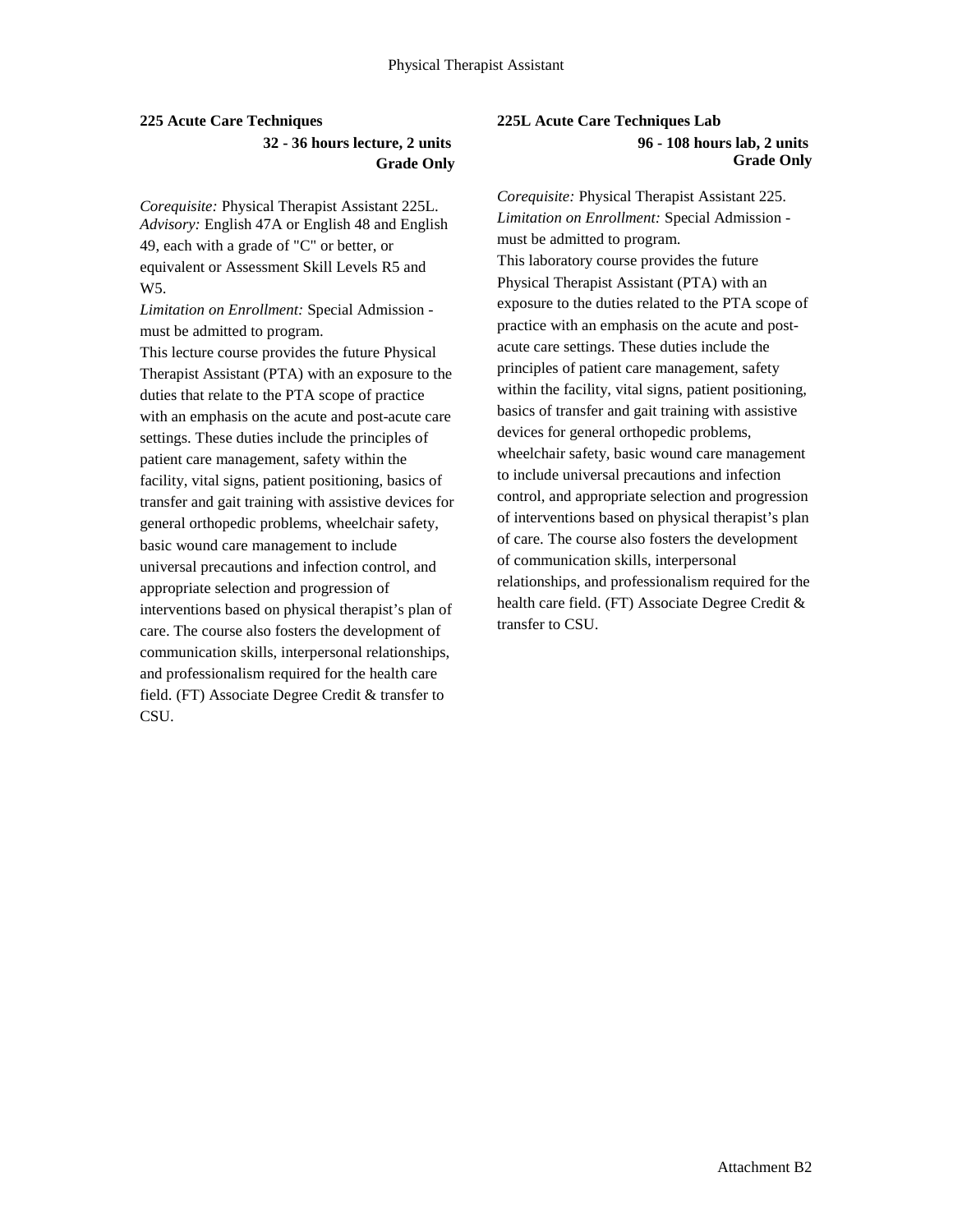#### **260 Topics in Neurology and Rehabilitation 32 - 36 hours lecture, 2 units Grade Only**

*Prerequisite:* Physical Therapist Assistant 225 and Physical Therapist Assistant 225L, each with a grade of "C" or better, or equivalent. *Corequisite:* Physical Therapist Assistant 260L. *Limitation on Enrollment:* Special Admission must be admitted to program. This course is not open to students with previous credit for Physical Therapist Assistant 138 or Physical Therapist Assistant 78.

This course provides physical therapist assistant (PTA) students with the principles of functional activities and rehabilitation procedures relating to the management of clients with neurological diagnoses. Topics include rehabilitation of cerebral vascular accidents, traumatic brain injuries, spinal cord injuries, other neurological conditions, cardiopulmonary conditions, amputations, lymphedema, and pediatric conditions. The focus is on the safe, legal, ethical and appropriate use of rehabilitation procedures including physiological and therapeutic effects of treatment. The course also fosters the development of communication skills, interpersonal relationships, and professionalism required for the health care field. (FT) Associate Degree Credit & transfer to CSU.

## **260L Topics in Neurology and Rehabilitation Lab**

#### **96 - 108 hours lab, 2 units Grade Only**

*Prerequisite:* Physical Therapist Assistant 225 and Physical Therapist Assistant 225L, each with a grade of "C" or better, or equivalent. *Corequisite:* Physical Therapist Assistant 260. *Limitation on Enrollment:* Special Admission must be admitted to program. This course is not open to students with previous credit for Physical Therapist Assistant 138L or Physical Therapist Assistant 78L.

This course for physical therapist assistant (PTA) students deals with the clinical application of functional activities and rehabilitation procedures relating to the management of clients with neurological diagnoses. Topics include rehabilitation of cerebral vascular accidents, traumatic brain injuries, spinal cord injuries, other neurological conditions, cardiopulmonary conditions, amputations, lymphedema, and pediatric conditions. The focus is on the safe, legal, ethical and appropriate use of rehabilitation procedures including physiological and therapeutic effects of treatment. The course also fosters the development of communication skills, interpersonal relationships, and professionalism required for the health care field. (FT) Associate Degree Credit & transfer to CSU.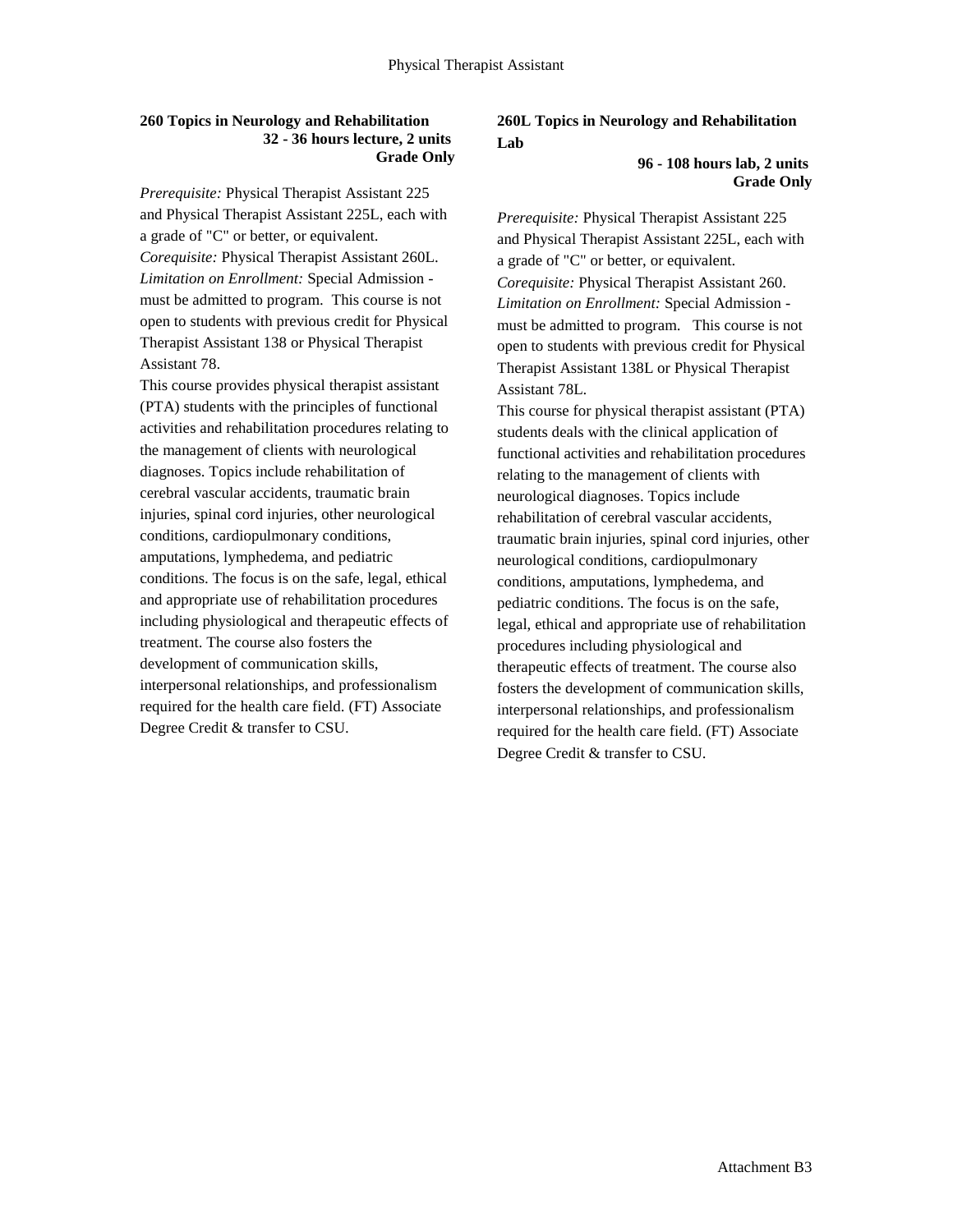#### **263 Patient Management**

**48 - 54 hours lab, 1 unit Grade Only**

*Advisory:* Physical Therapist Assistant 240, Physical Therapist Assistant 250, and Physical Therapist Assistant 250, each with a grade of "C" or better, or equivalent.

*Limitation on Enrollment:* Special Admission must be admitted to program.

This laboratory course provides physical therapist assistant (PTA) students with an opportunity to apply knowledge and skills from previous courses to actual patient scenarios. Students will review patient evaluations including plans of care and design appropriate beginning, intermediate, and advanced treatment plans. Emphasis will be placed on developing critical thinking and communication skills needed in a patient care environment. (FT) Associate Degree Credit & transfer to CSU.

#### **264 Therapeutic Modalities**

**24 - 27 hours lecture, 1.5 units Grade Only**

*Advisory:* English 47A or English 48 and English 49, each with a grade of "C" or better, or equivalent or Assessment Skill Levels R5 and W5.

*Limitation on Enrollment:* Special Admission must be admitted to program.

This lecture course introduces the student Physical Therapist Assistant to the fundamental principles, physiological effects, and application techniques in the use of biophysical agents. Biophysical agents include soft tissue mobilization, thermotherapy, cryotherapy, compression therapy, hydrotherapy, ultrasound, electrotherapy, biofeedback, light therapy, and manual/mechanical traction procedures. Emphasis will be placed on indications, contraindications, and safe application of the above techniques, as well as assessment of technique effectiveness. The course also fosters development of patient communication and appropriate documentation of modality treatments. (FT) Associate Degree Credit & transfer to CSU.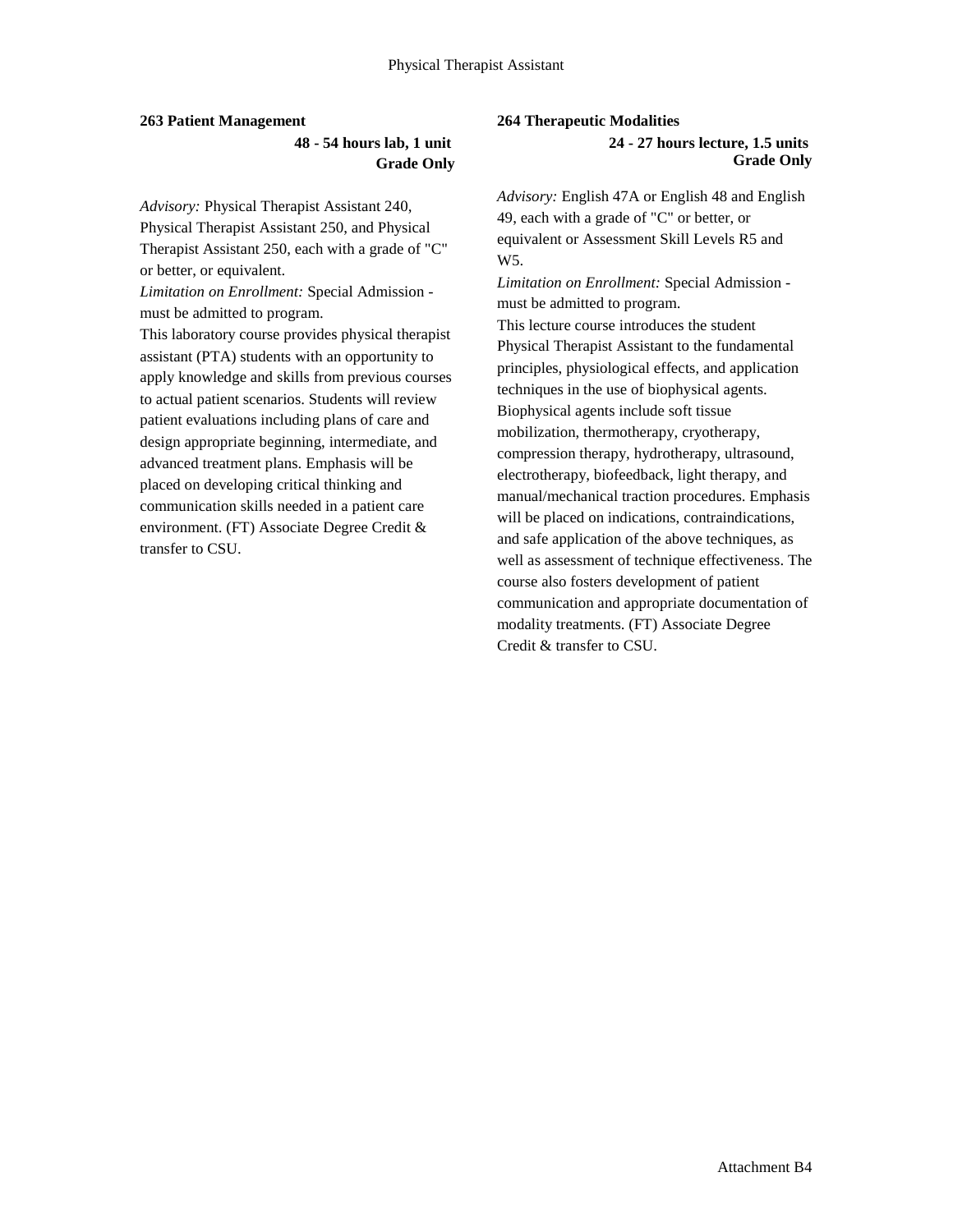### **264L Therapeutic Modalities Lab 72 - 81 hours lab, 1.5 units Grade Only**

*Advisory:* English 47A or English 48 and English 49, each with a grade of "C" or better, or equivalent or Assessment Skill Levels R5 and W5.

*Limitation on Enrollment:* Special Admission must be admitted to program. This lab course introduces the student Physical Therapist Assistant to the fundamental principles, physiological effects, and application techniques in the use of biophysical agents. Biophysical agents include soft tissue mobilization, thermotherapy, cryotherapy, compression therapy, hydrotherapy, ultrasound, electrotherapy, biofeedback, light therapy, and manual/mechanical traction procedures. Emphasis will be placed on indications, contraindications, and safe application of the above techniques, as well as assessment of technique effectiveness within the laboratory setting. The course also fosters development of patient communication and appropriate documentation of modality treatments. (FT) Associate Degree Credit & transfer to CSU.

### **275 Orthopedic Exercise and Rehabilitation 48 - 54 hours lecture, 3 units Grade Only**

*Prerequisite:* Physical Therapist Assistant 250 with a grade of "C" or better, or equivalent. *Corequisite: Completion of or concurrent enrollment in* Physical Therapist Assistant 275L with a grade of "C" or better, or equivalent. *Limitation on Enrollment:* Special Admission must be admitted to program. This course is not open to students with previous credit for Physical Therapist Assistant 137 or Physical Therapist Assistant 77.

This lecture course provides the physical therapist assistant student with a kinesiology based approach to the clinical applications used in the treatment and rehabilitation of the patient/client with orthopedic and related diagnoses. The focus is on safe, legal, ethical, and appropriate use of manual and therapeutic exercise interventions and screening assessment procedures within the physical therapist assistant scope of practice. The course fosters the development of critical thinking skills needed in the consideration of indications, precautions, contraindications, along with physiological and therapeutic effects of various techniques as applied to various orthopedic and related diagnoses. (FT) Associate Degree Credit & transfer to CSU.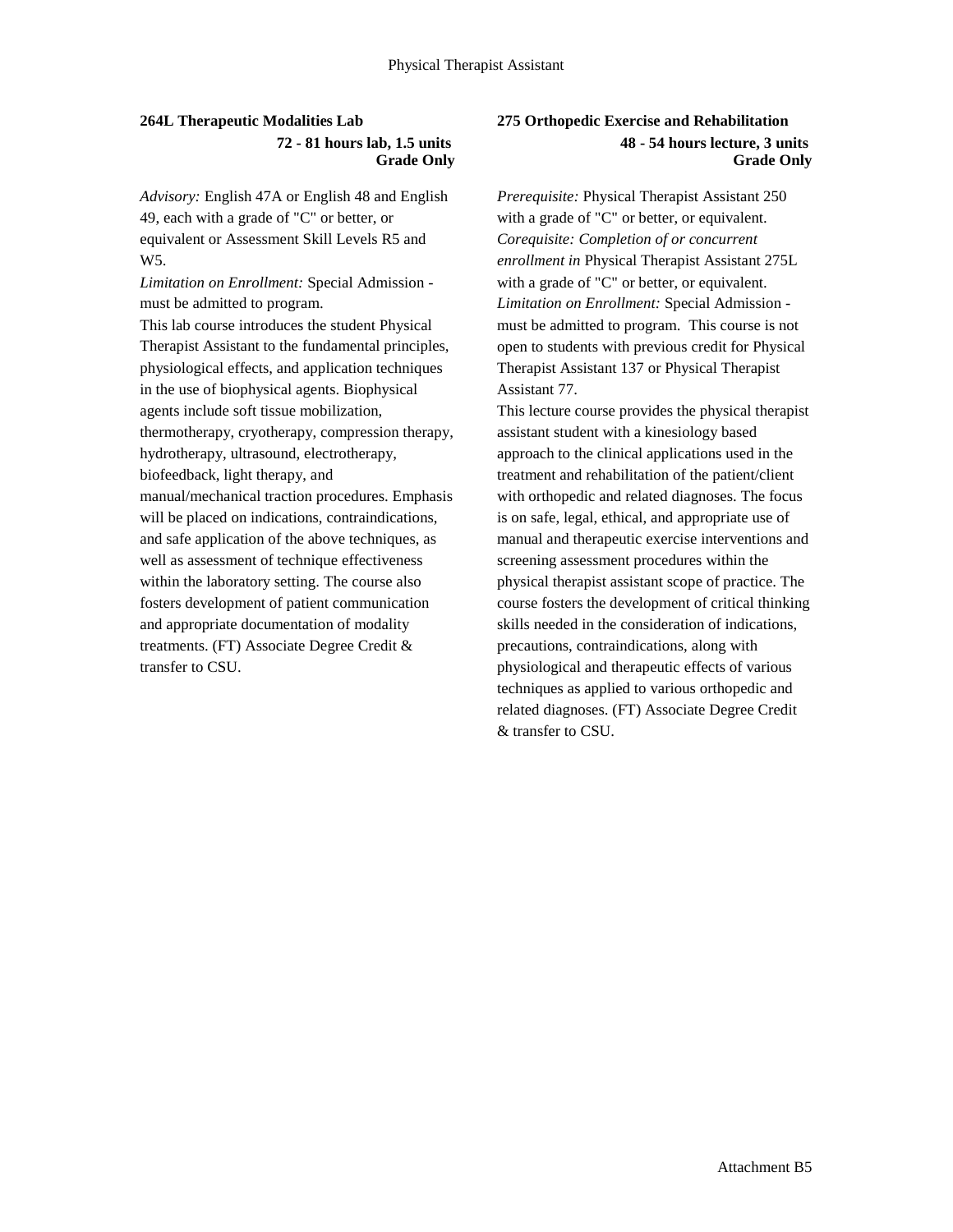Adoption of six course deactivations at Mesa College.

Proposed course deactivations at Mesa College:

### **66 Physical Therapy Techniques II 32 - 36 hours lecture, 2 units Grade Only**

*Prerequisite:* Physical Therapist Assistant 56 and Physical Therapist Assistant 56L, each with a grade of "C" or better, or equivalent. *Corequisite:* Physical Therapist Assistant 66L. *Limitation on Enrollment:* Special Admission must be admitted to program. This course is not open to students with previous credit for Physical Therapist Assistant 126.

This lecture course is for physical therapist assistant (PTA) students and is a continuation of Physical Therapy Techniques I with an emphasis on advanced skills and rehabilitation in acute care. It explores the duties related to the PTA scope of practice, including the application of mechanical traction, electrotherapy and electromagnetic physical agents as well as vasopneumatic compression, chest physical therapy, wound care, transfer and transportation of patients, gait techniques for specific diagnoses, and the identification of architectural barriers and basic wheelchair management. Students continue to use medical terms, charting skills, and role play to foster patient and family teaching as well as a deepening of self-awareness of communication skills and professionalism. (FT) Associate Degree Credit only and not Transferable.

#### **66L Physical Therapy Techniques II-Lab 96 - 108 hours lab, 2 units Grade Only**

*Prerequisite:* Physical Therapist Assistant 56 and Physical Therapist Assistant 56L, each with a grade of "C" or better, or equivalent. *Corequisite:* Physical Therapist Assistant 62 and Physical Therapist Assistant 66. *Limitation on Enrollment:* Special Admission must be admitted to program. This course is not open to students with previous credit for Physical Therapist Assistant 126L. This laboratory course is for physical therapist assistant (PTA) students and is a continuation of Physical Therapy Techniques I with an emphasis on advanced skills and rehabilitation in acute care. It explores the duties related to the PTA scope of practice including the application of mechanical traction, electrotherapy and electromagnetic physical agents as well as vasopneumatic compression, chest physical therapy, wound care, transfer and transportation of patients, gait techniques for specific diagnoses, and the identification of architectural barriers and basic wheelchair management. Students continue to use medical terms, charting skills and role play to foster their development as PTAs. (FT) Associate Degree Credit only and not Transferable.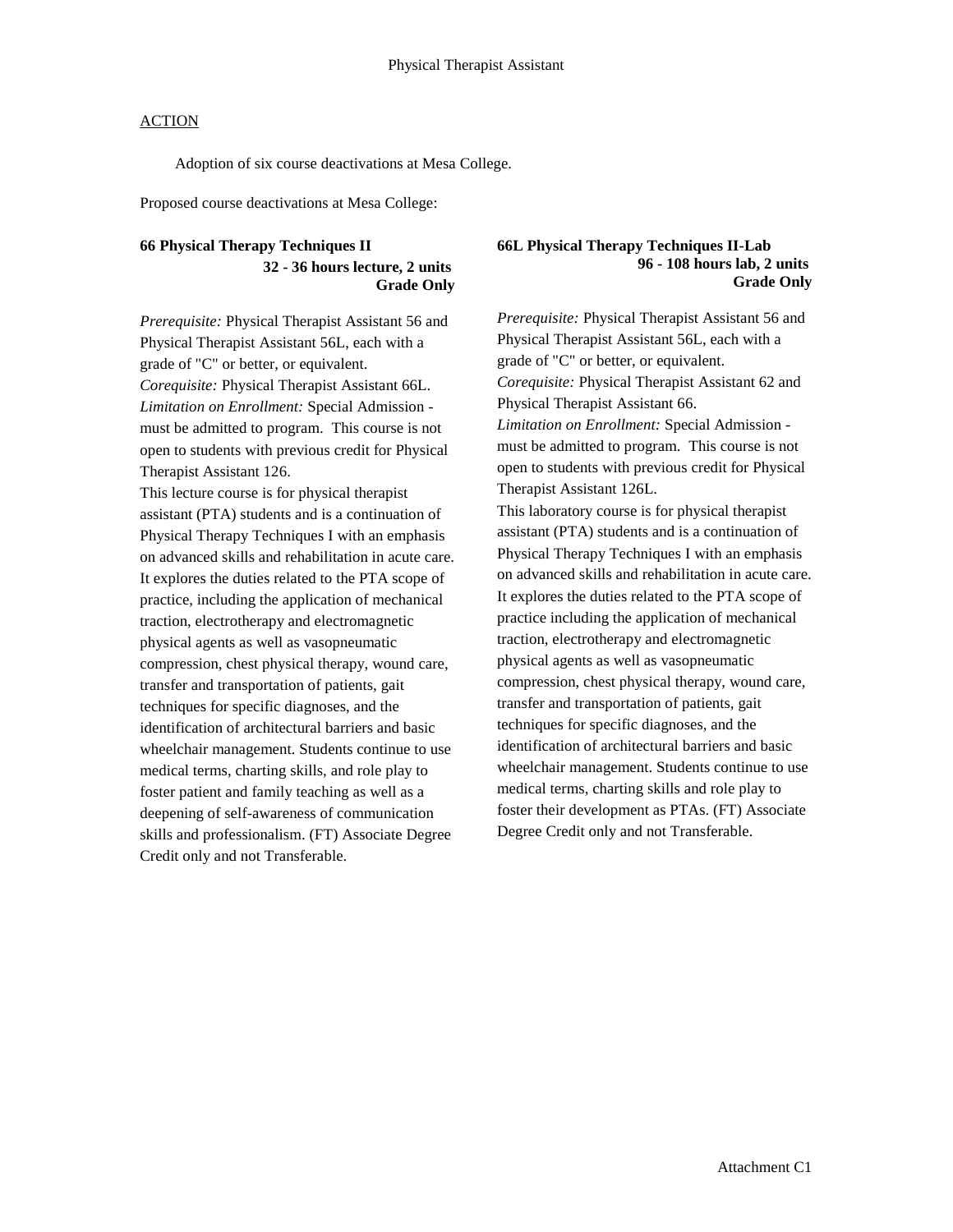# **77 Orthopedic Exercise and Rehabilitation 32 - 36 hours lecture, 2 units Grade Only**

*Prerequisite:* Physical Therapist Assistant 63 with a grade of "C" or better, or equivalent. *Corequisite:* Physical Therapist Assistant 77L. *Limitation on Enrollment:* Special Admission must be admitted to program. This course is not open to students with previous credit for Physical Therapist Assistant 137.

This course provides the physical therapist assistant student with a kinesiologically based approach to the clinical applications used in the treatment and rehabilitation of the client with orthopedic and related diagnoses. The focus is on safe, legal, ethical and appropriate use of therapeutic exercise and screening assessment procedures, including physiological and therapeutic effects and indications and contraindications. ( FT) Associate Degree Credit only and not Transferable.

### **78 Topics in Neurology and Rehabilitation 24 - 27 hours lecture, 1.5 units Grade Only**

*Prerequisite:* Physical Therapist Assistant 66 and Physical Therapist Assistant 66L, each with a grade of "C" or better, or equivalent. *Corequisite:* Physical Therapist Assistant 78L. *Limitation on Enrollment:* Special Admission must be admitted to program. This course is not open to students with previous credit for Physical Therapist Assistant 138. This course provides physical therapist assistant (PTA) students with the principles of the functional activities and rehabilitation procedures relating to the management of clients with neurological diagnoses. Topics include normal growth and development and the rehabilitation of cardiopulmonary conditions. The focus is on the safe, legal, ethical and appropriate use of rehabilitation procedures, including physiological and therapeutic effects of treatment. (FT) Associate Degree Credit only and not Transferable.

# **78L Topics in Neurology and Rehabilitation-Lab**

#### **48 - 54 hours lab, 1 unit Grade Only**

*Prerequisite:* Physical Therapist Assistant 66 and Physical Therapist Assistant 66L, each with a grade of "C" or better, or equivalent. *Corequisite:* Physical Therapist Assistant 78. *Limitation on Enrollment:* Special Admission must be admitted to program. This course is not open to students with previous credit for Physical Therapist Assistant 138L.

This course for physical therapist assistant (PTA) students deals with the clinical application of the functional activities and rehabilitation procedures relating to the management of therapy clients with neurological diagnoses. Other topics include normal growth and development and the rehabilitation of cardiopulmonary conditions. The focus is on the safe, legal, ethical and appropriate use of rehabilitation procedures, including physiological and therapeutic effects. The course also focuses on the development of communication skills, interpersonal relationships and professionalism required for the health care field. It requires a high level of critical thinking related to implementing and modifying physical therapy interventions. (FT) Associate Degree Credit only and not Transferable.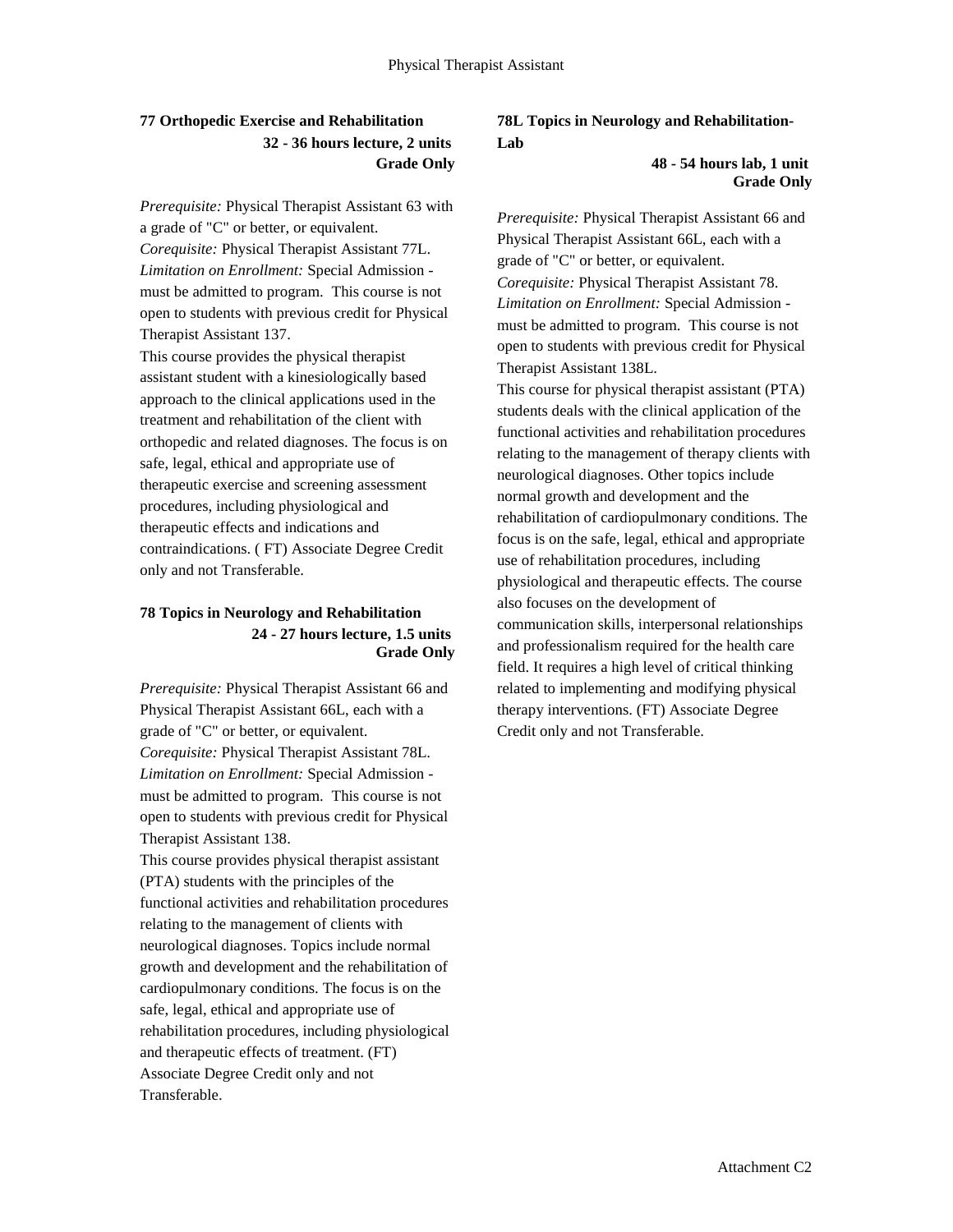#### **80 Directed Clinical Practice 375 - hours other, 5 units Grade Only**

*Prerequisite:* Physical Therapist Assistant 70 with a grade of "C" or better, or equivalent. *Limitation on Enrollment:* Health and Safety. This course is only open to students enrolled in the Physical Therapist Assistant Program. This course is not open to students with previous credit for Physical Therapist Assistant 143A. This course provides the fourth semester Physical Therapist Assistant (PTA) student a supervised application of previously learned techniques and skills in the rehabilitation of patients in two selected clinical facilities affiliated with the college. The focus is on job-ready application in the safe, legal, ethical and effective use of physical therapy interventions. This course requires an advanced level of professional communication and interpersonal relationships necessary for the healthcare field. It requires an advanced level of critical thinking related to the implementation, modification and progression of physical therapy rehabilitation programs. Students are placed in both an inpatient and outpatient facility. Supervision of the student is at the advanced level progressing to the job-ready level, and is provided by the staff of the affiliating institution and is coordinated by the college faculty. This course is the second of two Directed Clinical Practice course in the PTA program. (FT) Associate Degree Credit only and not Transferable. (FT) Associate Degree Credit only and not Transferable.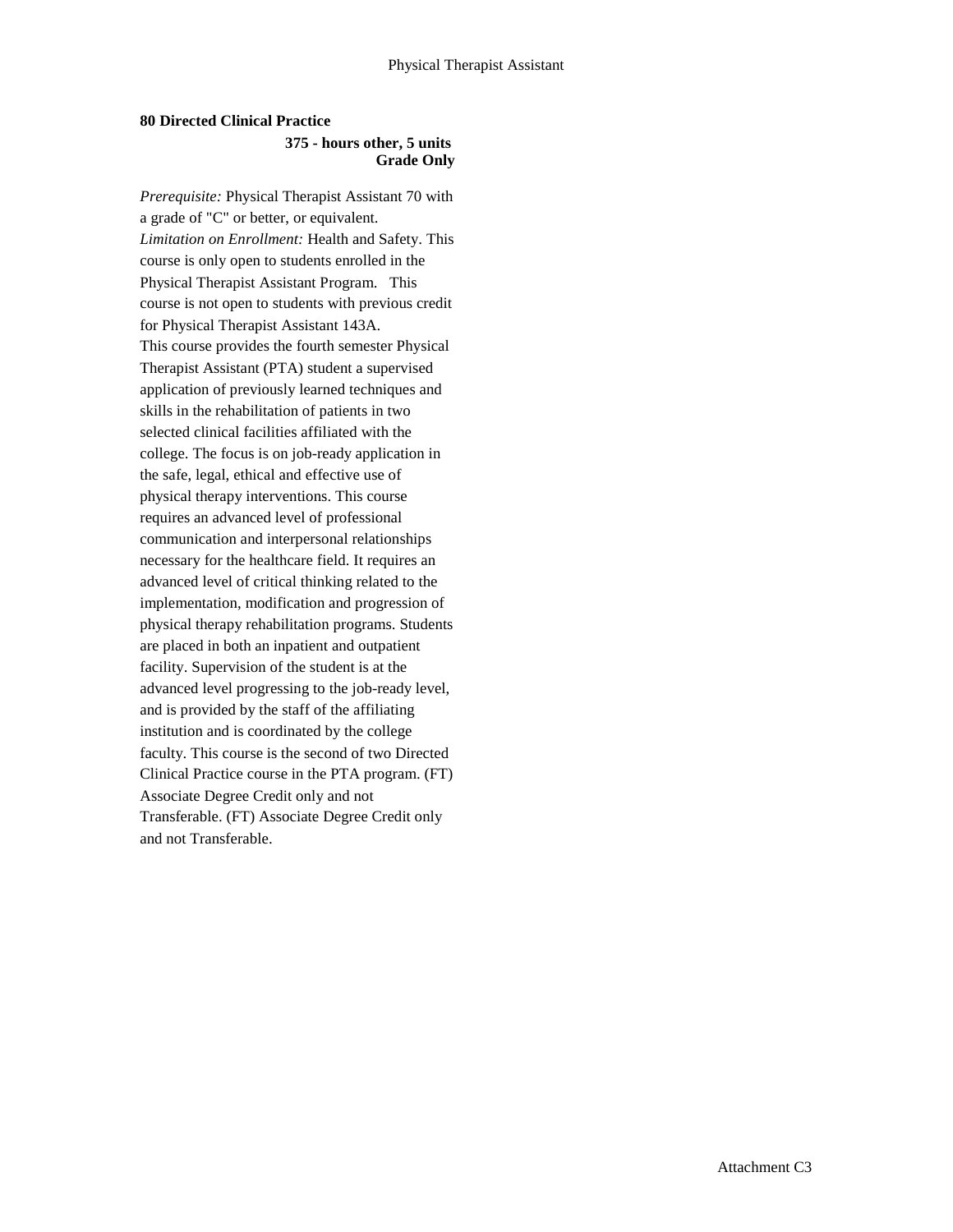Adoption of a program revision at Miramar College.

Proposed program revision at Miramar College:

# **Associate in Arts in Communication Studies for Transfer Degree**

| <b>Courses Required for the Major:</b> Units    |  |
|-------------------------------------------------|--|
| COMS 103 Oral Communication3                    |  |
| COMS 135 Interpersonal Communication 3          |  |
|                                                 |  |
| (It is recommended that students select courses |  |
| that meet lower division major preparation      |  |
| requirements for their transfer university)     |  |
| Select two of the following courses: Units      |  |
| COMS 170 Small Group Communication3             |  |
| COMS 180 Intercultural Communication 3          |  |
| <b>JOUR 202 Introduction to Mass</b>            |  |
|                                                 |  |
| ENGL 205 Critical Thinking and Intermediate     |  |
|                                                 |  |
| ENGL 210 American Literature I3                 |  |
| ENGL 211 American Literature II 3               |  |
| ENGL 215 English Literature I: 800-17993        |  |
| ENGL 216 English Literature II: 1800-Present3   |  |
| HIST 105 Introduction to Western Civilization   |  |
|                                                 |  |
| MATH 119 Elementary Statistics or               |  |
| PSYC 258 Behavioral Science Statistics3         |  |
| PSYC 101 General Psychology3                    |  |
|                                                 |  |
| $\sim$                                          |  |

| (It is recommended that students select courses                                           |  |  |
|-------------------------------------------------------------------------------------------|--|--|
| that meet lower division major preparation<br>requirements for their transfer university) |  |  |
|                                                                                           |  |  |
| following courses (not selected above)                                                    |  |  |
| Select one of the following courses (not selected                                         |  |  |
| above):<br>Units                                                                          |  |  |
| COMS 170 Small Group Communication3                                                       |  |  |
| COMS 180 Intercultural Communication 3                                                    |  |  |
| <b>JOUR 202 Introduction to Mass</b>                                                      |  |  |
|                                                                                           |  |  |
| <b>ANTH 103 Introduction to Cultural</b>                                                  |  |  |
|                                                                                           |  |  |
| ENGL 205 Critical Thinking and Intermediate                                               |  |  |
|                                                                                           |  |  |
| ENGL 210 American Literature I3                                                           |  |  |

| ENGL 211 American Literature II 3<br>ENGL 215 English Literature I: 800-17993<br>ENGL 216 English Literature II: 1800-Present3 |  |
|--------------------------------------------------------------------------------------------------------------------------------|--|
| HIST 105 Introduction to Western Civilization                                                                                  |  |
| MATH 119 Elementary Statistics or                                                                                              |  |
| PSYC 258 Behavioral Science Statistics3                                                                                        |  |
|                                                                                                                                |  |
| SOCO 101 Principles of Sociology3                                                                                              |  |

**Total Units = 18 -22 18**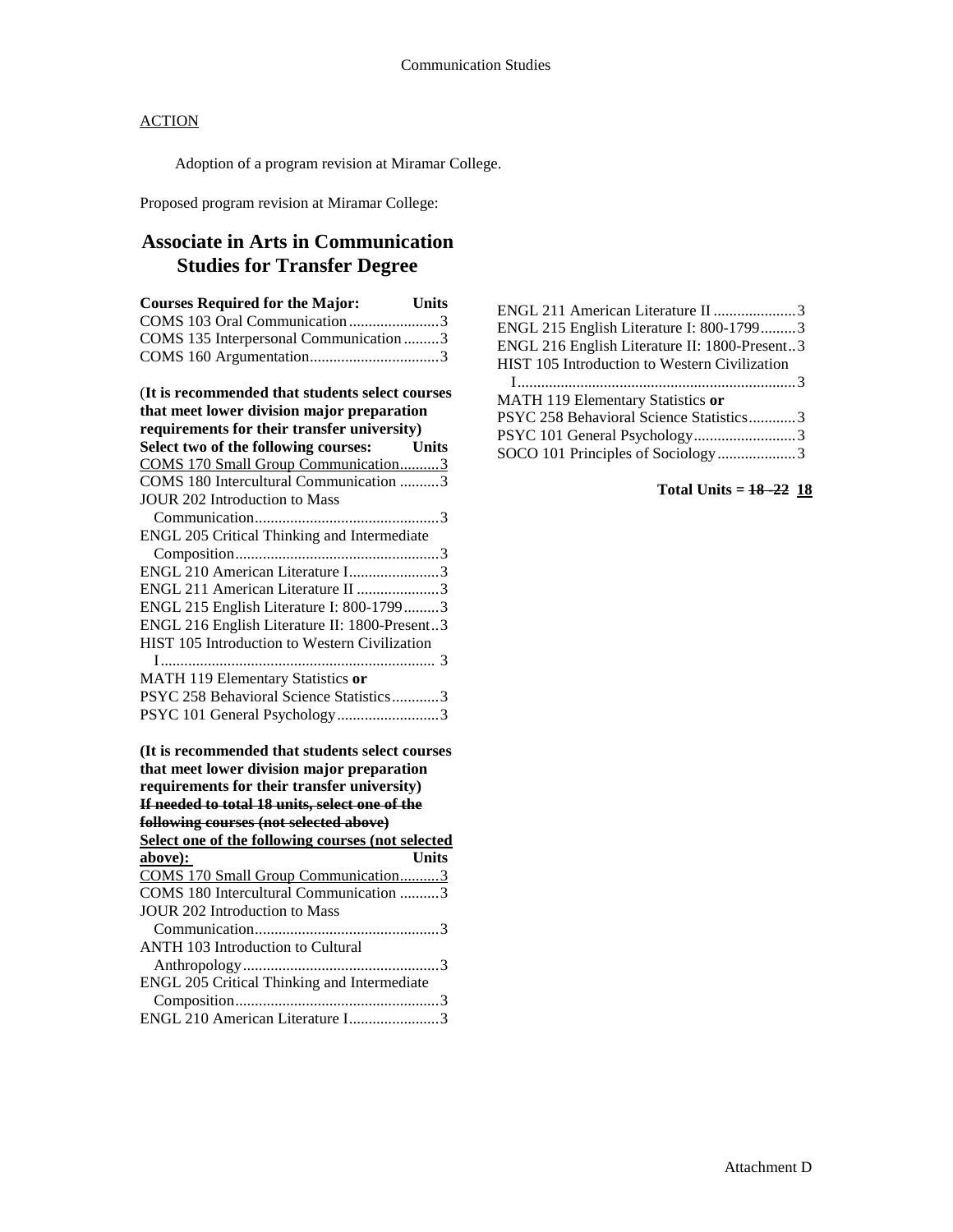Pursuant to Section 78016 of the Education Code, the following is a program review summary: Certificate of Completion Mobile Application Development Program

| A.        | Labor Market Information <sup>1</sup> : | The annual average number of persons employed in the<br>Mobile Application Development program area was 9,375 in<br>the 2013 employment year. Approximately 752 new job<br>openings are projected through 2013-2016. |
|-----------|-----------------------------------------|----------------------------------------------------------------------------------------------------------------------------------------------------------------------------------------------------------------------|
| <b>B.</b> | Duplication <sup>2</sup> :              | Grossmont College, MiraCosta College, San Diego State<br>University, and University of California San Diego Extension.                                                                                               |
| C.        | Effectiveness <sup>3</sup> :            | Program area OR the projected enrollment of 64 for the 2015-<br>2016 years in the new program area.                                                                                                                  |

- 1. Labor Market Information; Employment Development Department, California.
- 2. Web, and institutions' class schedules and catalogs.
- 3. Current enrollment data and Program Chair Career Technical Education, Continuing Education.

# **ACTION**

Adoption of a new program at Continuing Education.

Proposed new program at Continuing Education:

# **Certificate of Completion Mobile Application Development Program**

**The following courses must be taken to complete the program:** COMP 645 Mobile App HTML Development COMP 646 Mobile Software Dev Platform COMP 647 Mobile App Publication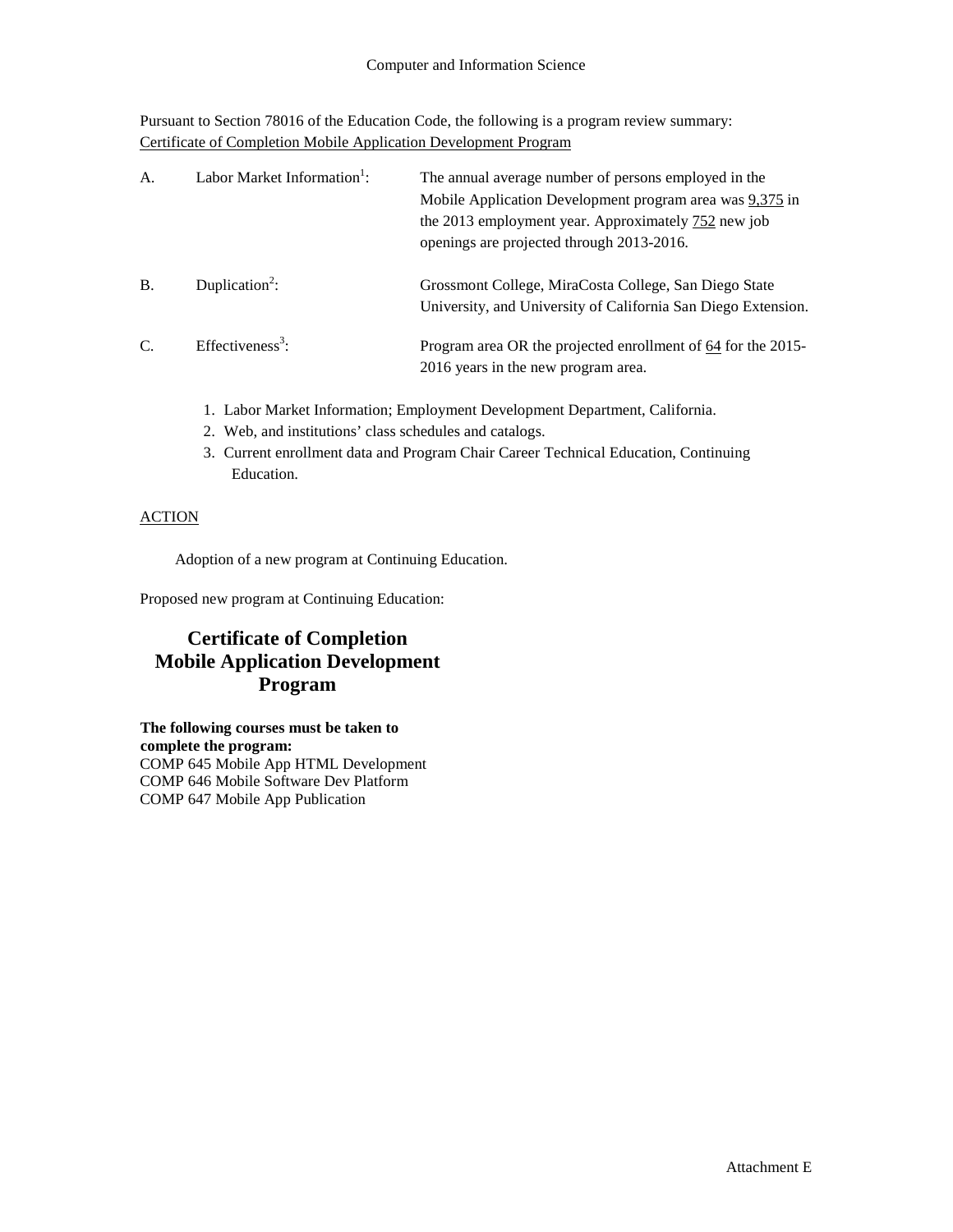Adoption of a program revision at City College.

Proposed program revision at City College:

# **Certificate of Performance Introduction to Manufacturing Engineering Technology**

| <b>Courses Required for the Major:</b>                    | Units |
|-----------------------------------------------------------|-------|
| MFET 101 Introduction to Manufacturing                    |       |
|                                                           |       |
| MFET 101A Introduction to Manufacturing I and             |       |
| MFET 101B Introduction to Manufacturing II                |       |
| and                                                       |       |
| <b>MFET 101C Introduction to Manufacturing III.3</b>      |       |
| MFET 105 Print Reading and Symbology or3                  |       |
| MFET 105A Print Reading I and                             |       |
| <b>MFET 105B Print Reading II or</b>                      |       |
| <b>ENGN 130 Introduction to Engineering Design</b>        |       |
| and                                                       |       |
| MFET 105B Print Reading II 3 4.5                          |       |
| <b>MFET 107 Introduction to Manufacturing</b>             |       |
|                                                           |       |
| $\frac{1}{2}$ MFET 101 and MFET 105 could be taken in the |       |
| same semester.                                            |       |

**Total Units = 7-8.5 6**